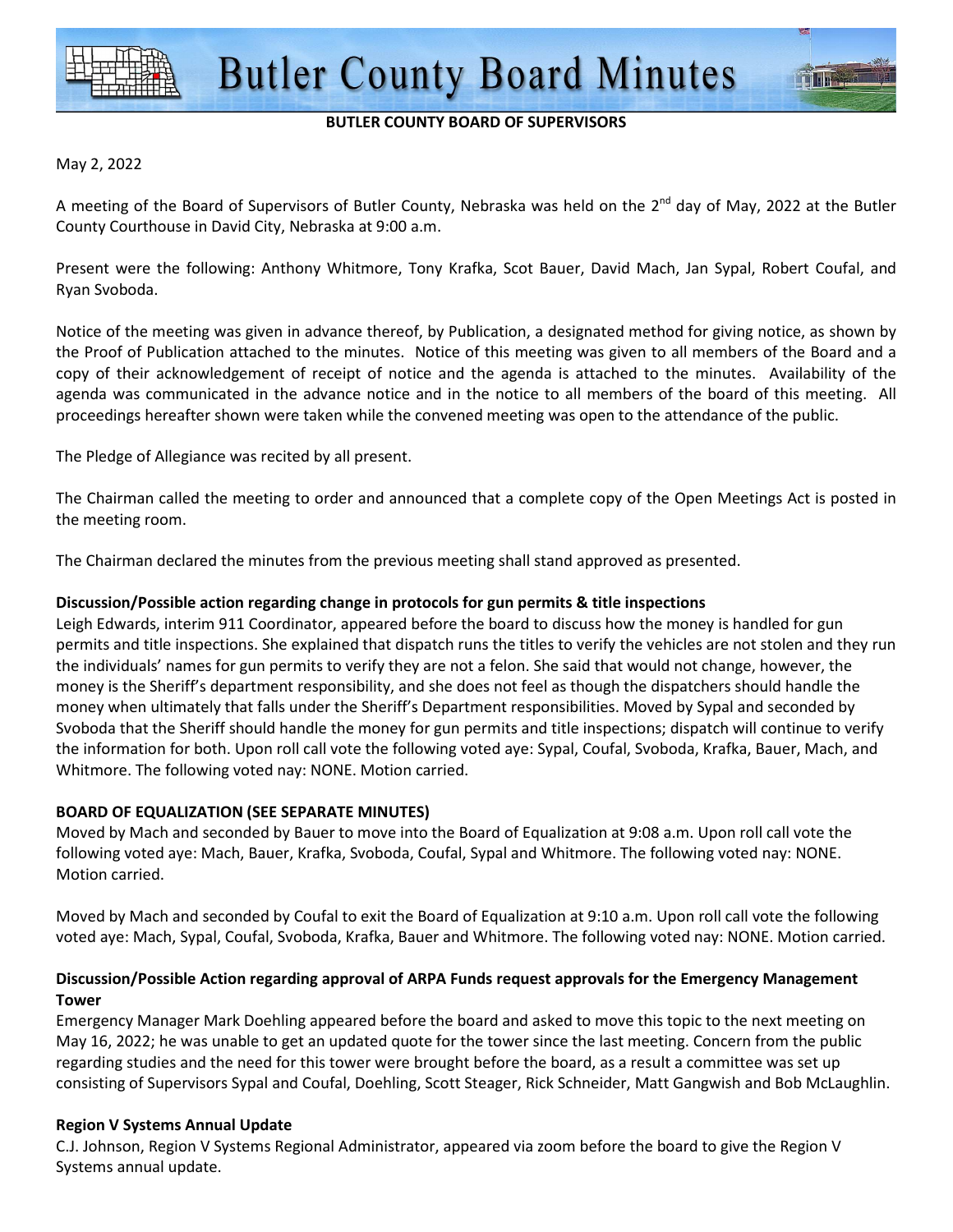**Butler County Board Minutes** 

## **Discussion/Possible action regarding the Roads Department ARPA fund request**

Whitmore explained that Highway Superintendent, Randy Isham, came before the ARPA committee to discuss the funding and request funds for bridges and culverts. His initial request was for \$750,000. The ARPA committee is recommending the county approve \$500,000 of the ARPA funds for Bridges and Culverts only. Moved by Mach and seconded by Bauer to approve the request of \$500,000 of the ARPA funds for the Roads Department, they can use it on Bridges & Culverts only. Upon roll call vote the following voted aye: Mach, Bauer, Krafka, Svoboda, Coufal, Sypal, and Whitmore. The following voted nay: NONE. Motion carried.

## **Update on Roads**

Isham informed the board that he has been out checking roads with the rain that the county has received, and the roads seem to be holding up well. There are a few spots that have needed gravel and they will be getting the gravel this week. Isham discussed with the board some phone calls he had received in the last week and over the weekend regarding the chicken houses and the haul route that the townships and the Chicken houses had discussed. He said that there was never a haul route agreement signed between the chicken houses and the county, therefore, he has no enforcement authority on the public roads. Isham also said they are almost done cleaning ditches on the landfill road and they've also been cleaning some ditches in Alexis Township.

## **Discussion regarding the Champ MEC Plan**

Eric Hancock, Anchor Insurance appeared before the board; he said he was not there to replace the county's health insurance, he was there to present a plan to enhance the plan the county has. He presented information regarding the Champ MEC Plan Anchor insurance has to offer. He said if the board has questions, he could come back to a meeting to discuss those questions at a later date.

## **Discussion/Possible action regarding hiring the 911 Coordinator**

The 911 coordinator committee recommended the hiring of Jeff Timmerman as the new 911 Coordinator, and they recommend his wage to be \$26 per hour. Moved by Mach and seconded by Coufal to hire Jeff Timmerman as the Butler County 911 Coordinator at \$26 per hour. Upon roll call vote the following voted aye: Mach, Coufal, Svoboda, Krafka, Bauer, and Whitmore. The following voted nay: Sypal. Motion carried.

# **Discussion/Possible action – Approval to pay for dispatcher training software APCO EMD**

Leigh Edwards, Interim 911 Coordinator appeared before the board to discuss training for the dispatchers. She reported that training will be mandatory in the future, and they are trying to get ahead of the curve. She also said that there are funds in the 911 Wireless Savings account that they can use, however, they need to get permission from the Public Service Commission. The quote from APCO EMD is approximately \$30,000; the board asked her to get informal quotes from the other two vendors before they make a decision. When she has the other quotes the board will discuss again.

# **Discussion/Possible action regarding ending the Zuercher contract**

Chairman Whitmore presented that he and Supervisor Bauer, Sheriff Dion, and several of his staff members and Leigh Edwards met with Justice Data Solutions (JDS) regarding their software package that could replace the current software and Zuercher. He explained that the investment would be significantly less than Zuercher and that JDS is compliant with Nebraska Jail Standards and the National Incident-Based Reporting System (NIBRS). Whitmore also reported that the county had paid approximately \$93,000 to Zuercher and still owed around \$23,000. The question today is do we continue and stay with Zuercher or does the county make the switch to JDS. It was discussed that Butler County is in an interlocal agreement and they are bound to that interlocal and the fees set forth in that agreement for 60 months. Employees from Seward and York County were present to discuss Zuercher and how it is working for their counties. Both counties agreed it has been a long process, but now that they are live and working with the software, they are very comfortable with it. Moved by Krafka and seconded by Sypal to stay with Zuercher. Upon roll call vote the following voted aye: Krafka, Mach and Sypal. The following voted nay: Bauer, Coufal, Svoboda, and Whitmore. Motion fails.